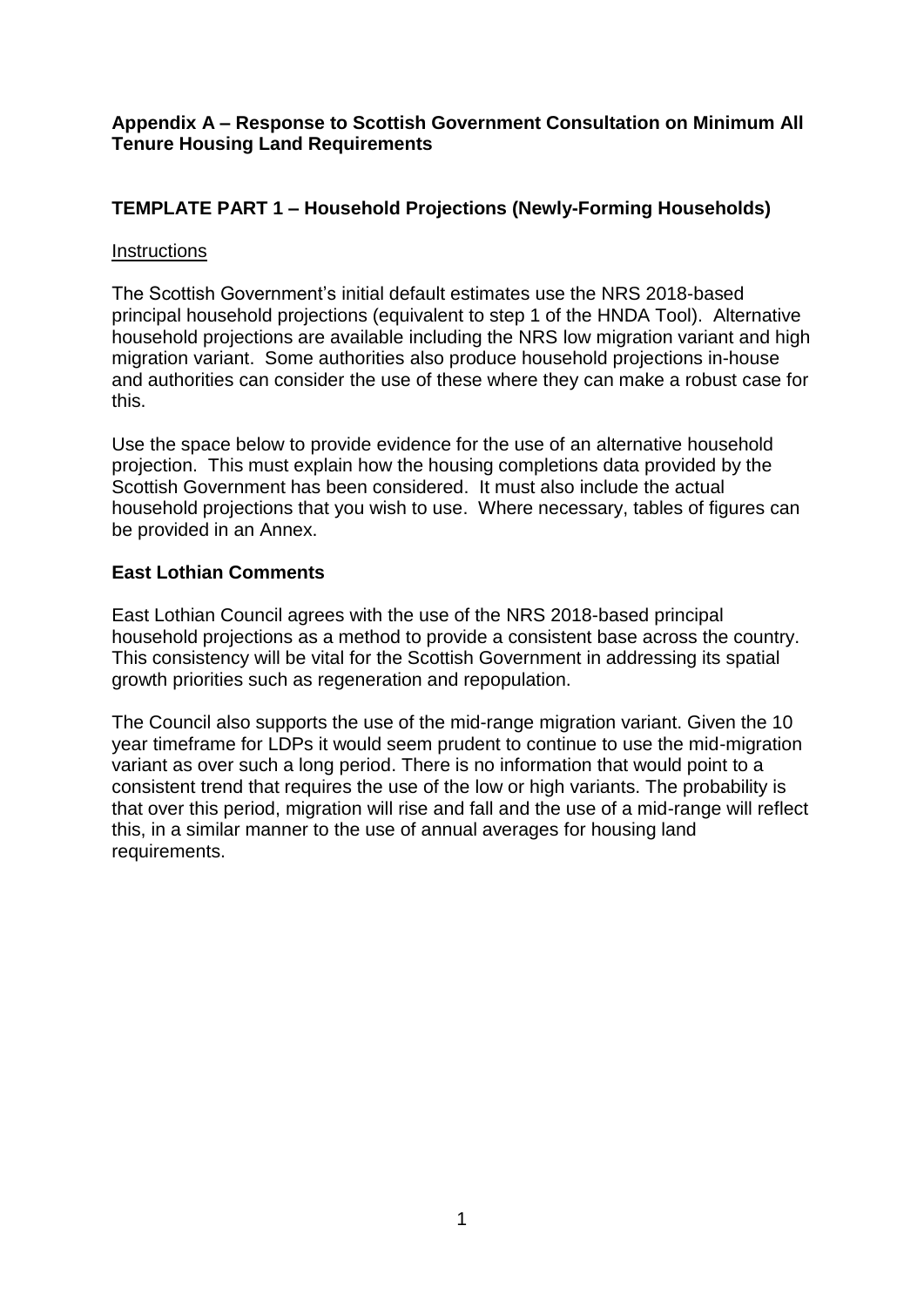# **TEMPLATE PART 2 – Existing Housing Need**

#### **Instructions**

The Scottish Government's initial default estimates include an estimate of existing housing need (equivalent to step 2 of the HNDA Tool). This includes homeless households in temporary accommodation and households who are *both* overcrowded *and* concealed.

Use the space below to provide robust evidence for the use an alternative existing housing need figure. This must explain how the housing completions data provided by the Scottish Government have been considered. This must also include the existing housing need figure that you wish to use. Where necessary tables of figures can be provided in an Annex.

# **East Lothian Comments**

The default set out in the consultation documents only takes into account households in temporary accommodation on 31st March 2020. This does not include households who are recorded via HL1 as homeless but chose not go into temporary accommodation. It also does not include the current existing need of households who are not captured via the homelessness system. Examples of these households include those who are living in housing that does not meet their current needs, or who are living in institutional settings due to appropriate housing provision either not existing or not existing in sufficient supply. As a result of these gaps, the following methodology is recommended.

### **Homeless**

At 31st March 2021, 667 individuals had live homeless applications, this includes those in temporary accommodation and those who are otherwise homeless. Between 2015/16 and 2018/19 an average of around 5% of households whose cases were closed, were discharged to the private rented sector. This allows an assumed adjustment of a 5% reduction in numbers, as 5% of the need can be met within the existing housing stock. This takes the existing need for homeless households to 634 at 31st March 2021.

### **Overcrowded and Concealed**

The Council agrees to use the Scottish Government default for Overcrowded and **Concealed.** 

### **Support Needs / Special Forms of Housing**

The Council recommends that the following household types are be counted, unless by moving they free up social rented provision (either Council or Housing Association;

1. Households whose housing needs cannot currently be met within existing provision i.e. where the housing type required does not exist in the local area, such as 'core and cluster'.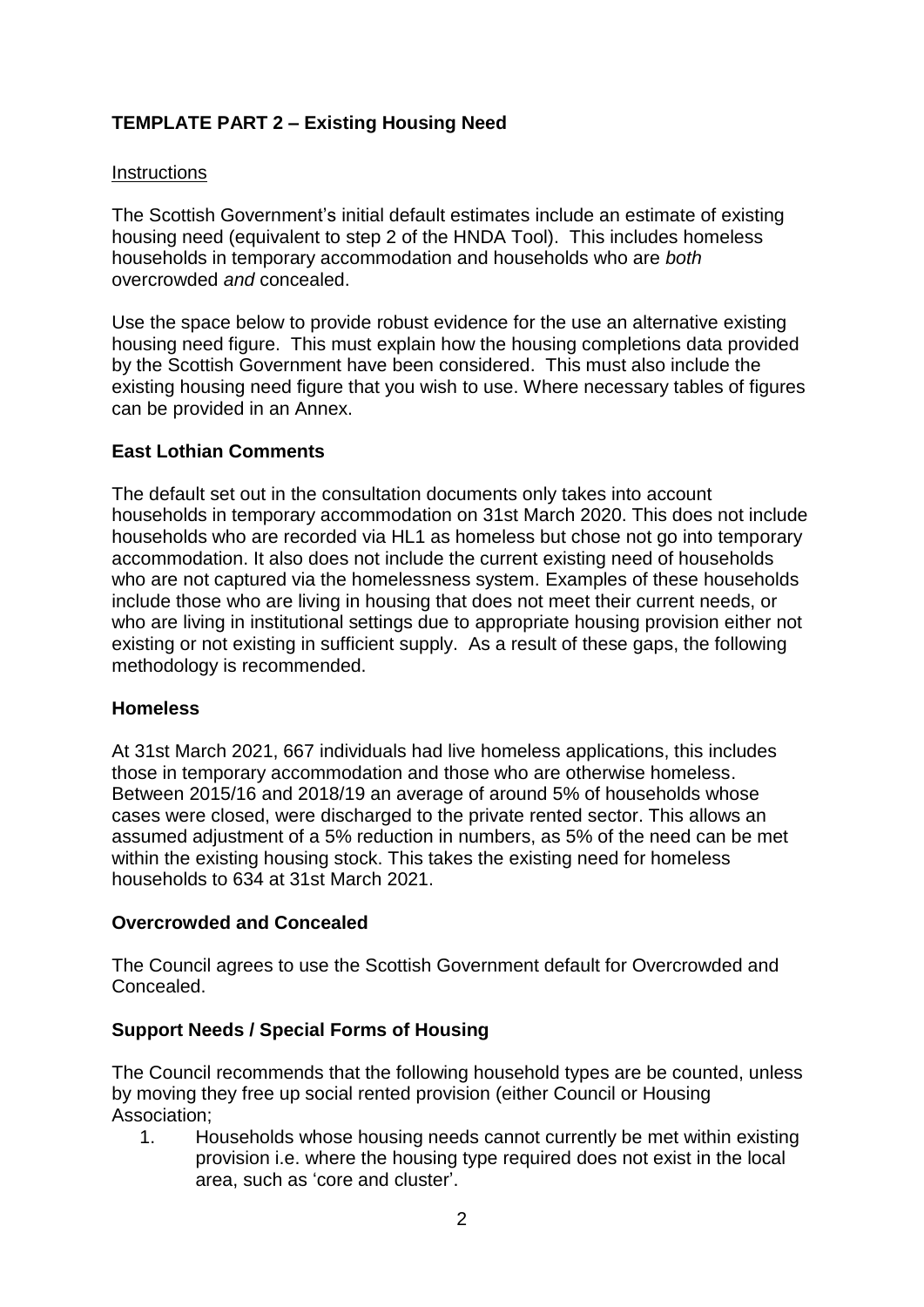2. Households that require adaptations which cannot be met within their current housing and need to be moved.

Using the above criteria, the total for East Lothian is 74 households. These are from;

- 1. Housing Episode Forms H&SCP complete where housing does not exist and the individual has complex needs i.e. learning disability, mental health, and physical disability. Within these, households who currently live in a Council tenancy where the entire household would be moving to a new Council tenancy have been discounted. These figures have been crossreferenced with the re-housing panel list to ensure that there is no double counting. The total number is 63.
- 2. Re-housing panel points Households have been discounted who have an application that is; deferred, an offer is pending or recently been accepted, as well as all those who are transfer tenants (as they will be freeing an affordable home by moving), and all those who are also currently homeless (these will be captured in the Homeless figure). The total number is 11.

# **East Lothian Summary**

Homeless Live Cases, with a reduction of 5% – 634 Overcrowded and concealed – 57 Support Needs / Special Forms of Housing – 74 Total = 765 (The default tool in the Scottish Government figure suggests 478).

East Lothian Council recommends that the levels of existing need in the Housing Land Requirement calculation be amended to reflect the 765 households identified in the above calculation, as this more accurately reflects the need in East Lothian. This figure has been fed into the attached Excel calculator.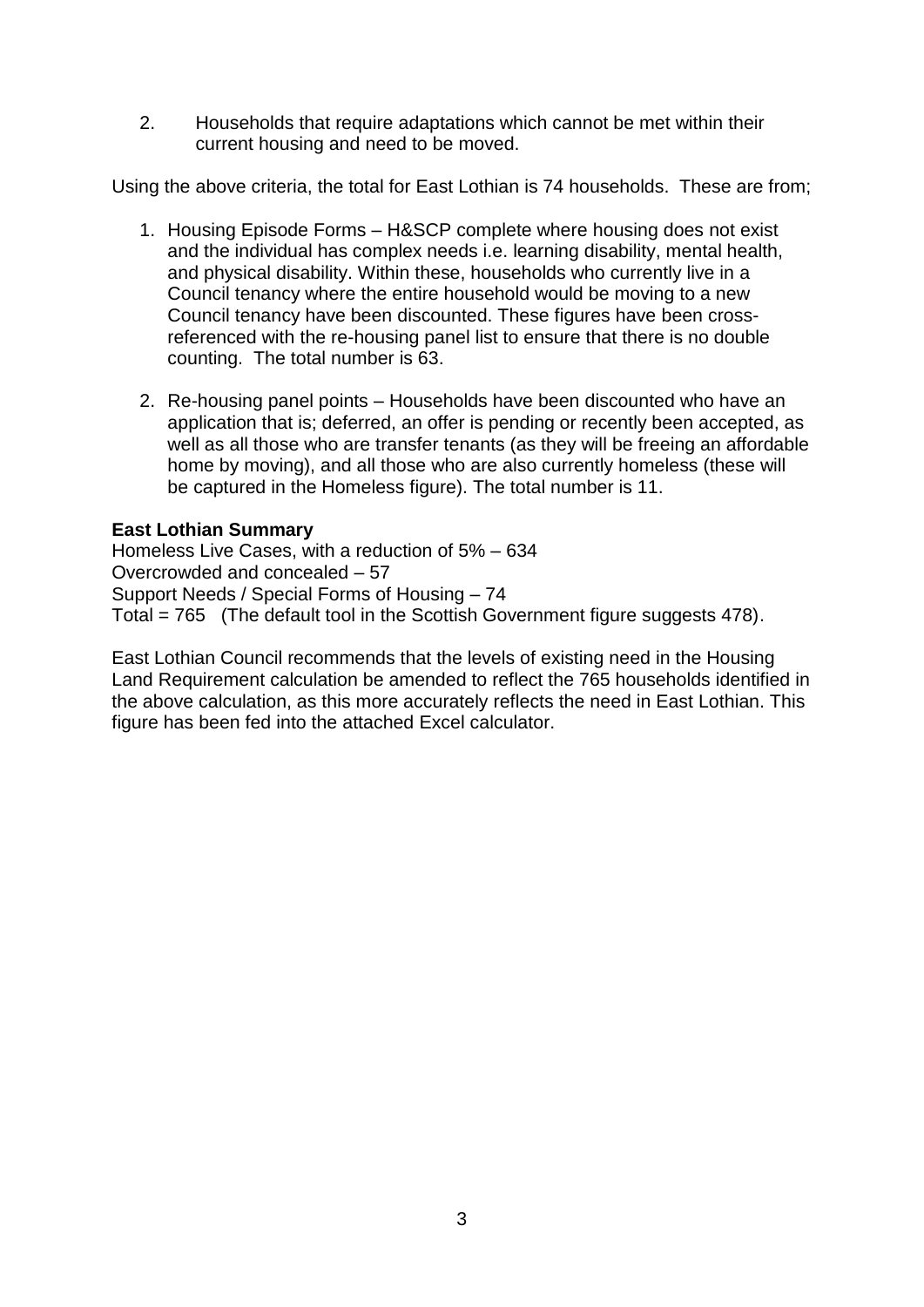# **TEMPLATE PART 3 – Flexibility Allowance**

#### **Instructions**

The Scottish Government's initial default estimates include the addition of a 25 per cent flexibility allowance for urban areas and 30 per cent for rural areas. This is to provide a contingency or over programming of land to allow for changes in sites coming forward over the 10 year time frame of the local development plan.

Use the space below to provide evidence for the use of an alternative flexibility allowance, which should generally be no less than those provided. This must explain how the housing completions data provided by the Scottish Government has been considered. It must also include the percentage flexibility allowance that you wish to use.

#### **East Lothian Council Response**

The Council agrees with the categorisation of East Lothian as urban and to the subsequent use of a 25% flexibility allowance in the calculation of the Council's Minimum Housing Land Requirement.

Although higher than the 10 – 20% figure set out in the current Scottish Planning Policy, the increase to 25% seems appropriate given the longer timeframe of LDPs.

The Council sees a risk of double counting of the flexibility allowance and requests that the development plan regulations acknowledge this risk and thus do not require that additional flexibility be added at the LDP stage. This would result in an unnecessarily large degree of flexibility and make the implementation of an infrastructure-led approach significantly harder.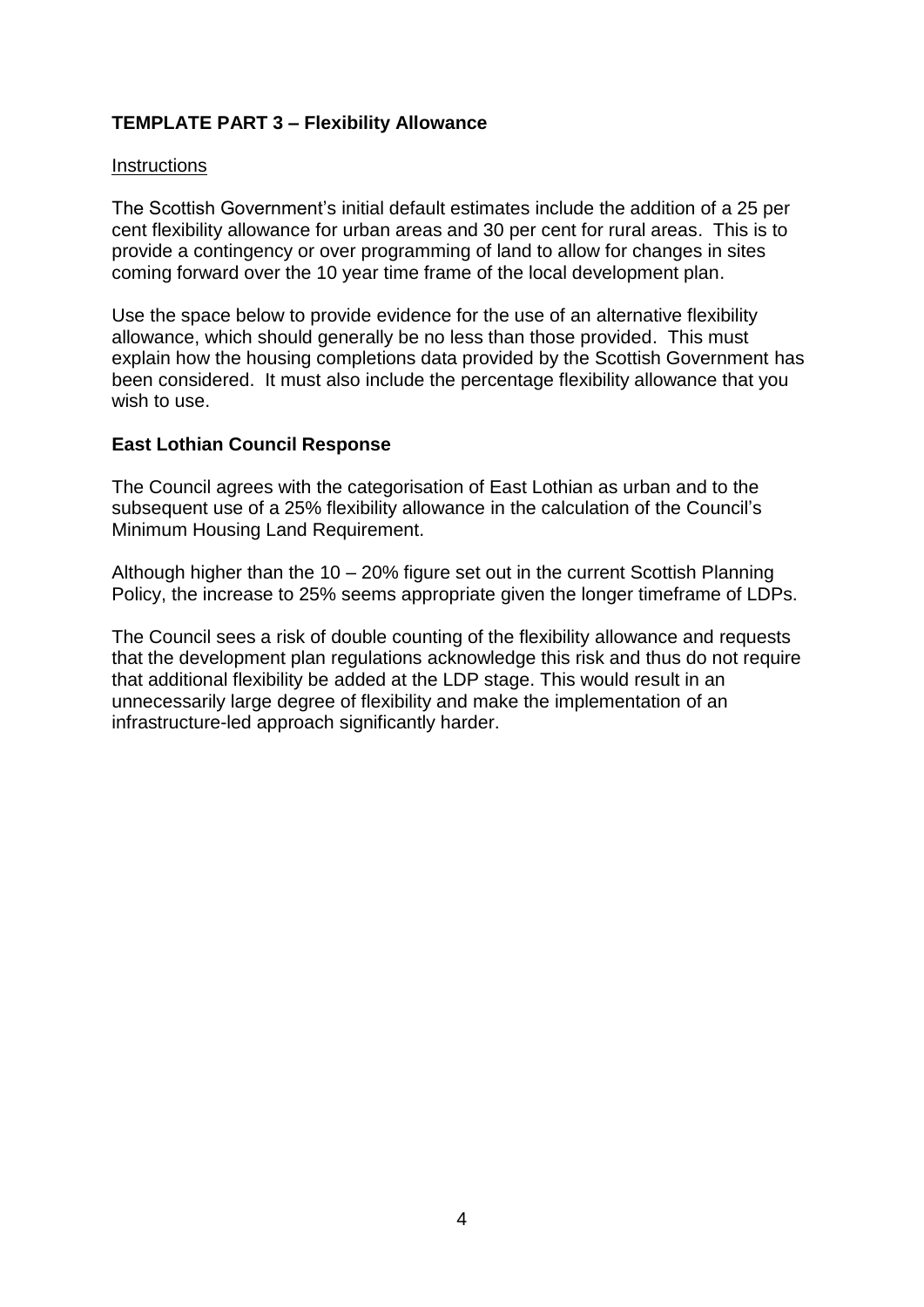### **TEMPLATE PART 4 – Locally Adjusted Estimate of Minimum All Tenure Housing Land Requirement**

#### **Instructions**

The Excel Calculator must be used to produce a locally adjusted estimate of the minimum all-tenure housing land requirement. The initial default and adjusted estimates must be provided below.

### **East Lothian Council Response**

Initial Default Estimate  $= 6.050$ 

# **Adjusted Estimate = 6,400**

The Council substantially agrees with the methodology and subsequent outputs of the Minimum Housing Land Requirement calculation. The exception are the revisions to the existing need figures set out under question 2. When these revised figures are put in the Excel Calculator, this results in an increase in the Minimum Housing Land Requirement by 350 to 6,400.

This revised figure is higher than the annual average number of homes completed within East Lothian over the last 10 years. Thus the proposed minimum number will result in housing growth across East Lothian. The delivery of the proposed level of growth will put pressure on the infrastructure and environmental capacity of the area and it is essential that NPF4 puts policy in place that ensures this development will progress in a sustainable manner.

It is vital that any housing land requirement figures are accompanied with a strong 'infrastructure first' policy which is backed up through a wider consideration of how infrastructure is funded, so that the infrastructure needs of new communities are addressed before housing development is implemented. This is one of the key methods through which the place making agenda, which will feature so prominently in NPF4, can be delivered.

A copy of the adjusted Excel Calculator showing the revised figures is attached.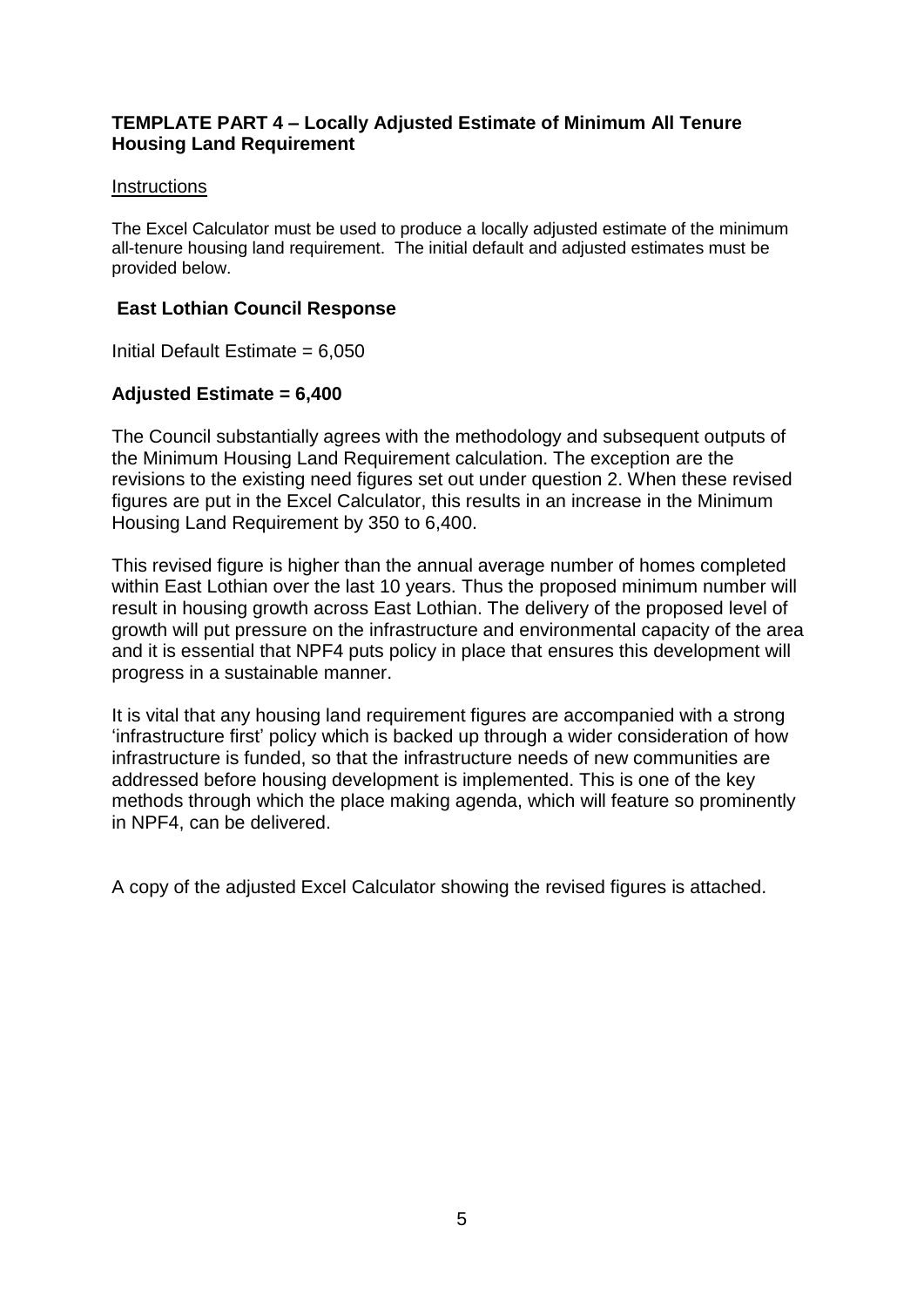### **TEMPLATE PART 5 – Housing Market Partnership (HMP) and Stakeholder Involvement**

#### **Instructions**

Use the space provided below to list the HMP membership, provide a summary of their views and an indication of whether the HMP has agreed the locally adjusted estimate of the minimum all-tenure housing land requirement. Also, provide a list of additional stakeholders and a summary of their views. Use the sub-headings provided.

# **East Lothian Response**

The Council undertook a short consultation through the Housing Market Partnership (HMP). This was undertaken through the context of SESplan and related to all the South East Scotland local authorities.

There were a limited number of responses to the consultation but one of the responses, from Homes for Scotland (HfS), covered a multitude of interested parties. This also reflected that the HNDA is currently being progressed and consulted on across South East Scotland and many of the affordable housing providers and those involved in the social housing sector are engaging through that process.

#### List of HMP members

The consultation was sent out to over 50 organisations including Homes for Scotland, housebuilders, planning consultants, community groups and local authority representatives.

### Summary of HMP views

The Community groups responded making no specific comment on the methodology or the outputs but highlighting the large amount of recent and planned levels of house building across the region. They highlighted the strain that these levels of growth were putting on the infrastructure of the region and the need to address fully these, often-longstanding, issues when developing future planning policy.

Campion Homes responded stating that the minimum housing land requirements were too low, did not represent the needs of the area, were unambitious and needed to be altered to a higher figure. HfS did not agree with the methodology or the outputs in the Scottish Government consultation. HfS recommends an alternative approach which is not based on the household projections but which extrapolates the 2019 completion figures across the following ten years to give an alternative housing land requirement. This alternative requirement also uses an aspirational national housebuilding figure of 25,000 houses per year derived by HfS.

East Lothian Council does not agree with this alternative approach, as it is concerned about the basis of the numbers and the methodology. There is no justification for choosing one particular year as the base year for the delivery of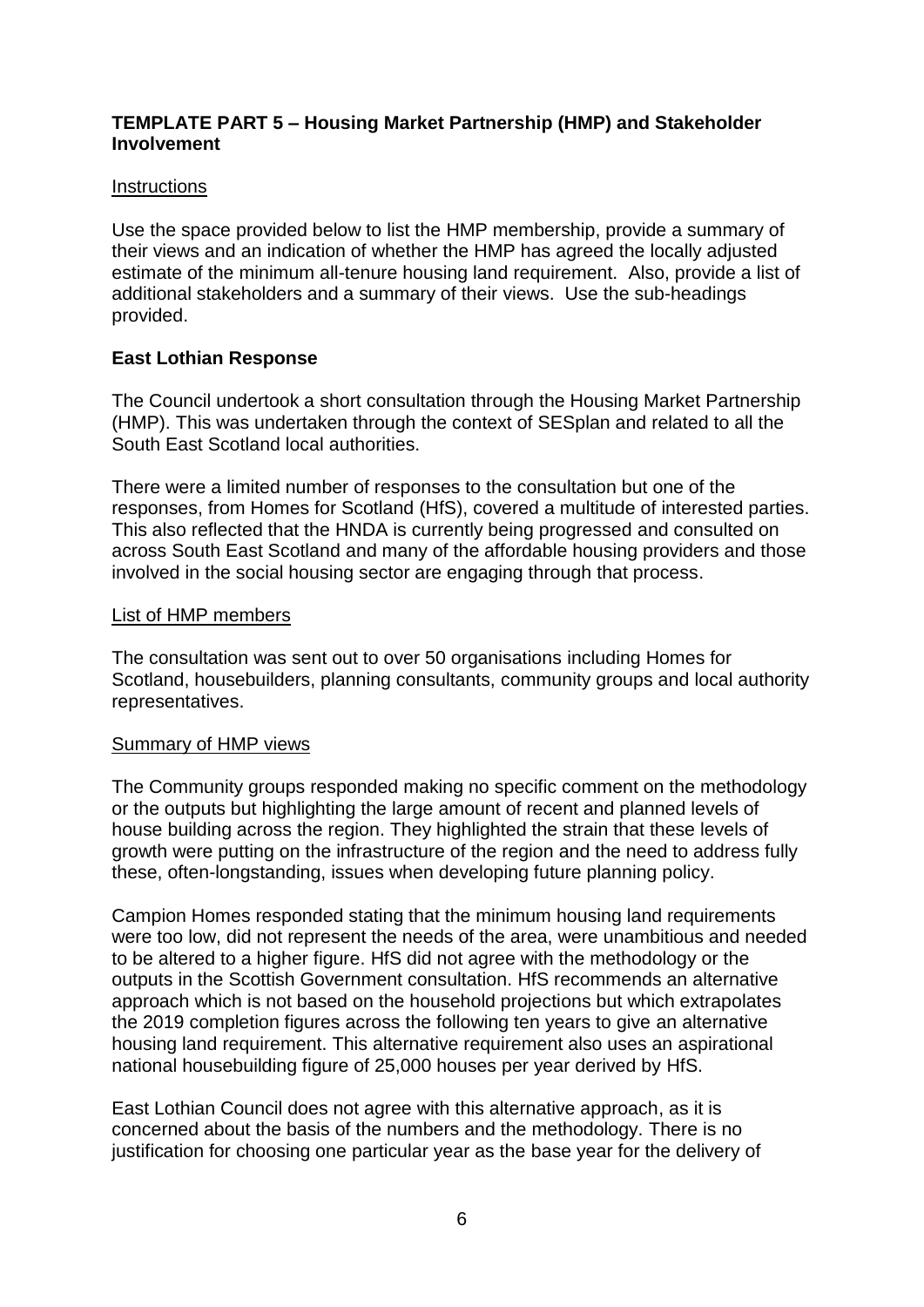housing for the next decade, beyond choosing the year that offers the highest postrecession completion figures.

HfS use the proportions of the overall national housing delivery completed in each local authority area in 2019 to determine the levels going into the future. This means that the authorities that have experienced high levels of housing development in 2019 will continue to do so for the next 10 years. This approach does not allow for the development of a wider national planning strategy as it serves to reinforce existing patterns of development, encourages future growth in the areas that for example are either the most marketable, or where there has been a high level of housing growth following the adoption of a new plan.

As the figure is not linked to any household projections or any other indications of future housing related trends, there is no relationship between these figures and a demonstrated need for housing. HfS highlights shortcomings in using household projections as predictors of what is likely to (or desired to) happen in practice. ELC's view is that the alternative approach suggested does not properly address the issues they highlight.

In the case of East Lothian, the figures represent a doubling of average housing completions over the last 10 years and could not be accommodated within the environmental or infrastructure capacity of the Council area. It is also doubtful that the development industry could practically deliver this level of housing either within the Council area or across Scotland.

As a minimum or even a maximum figure the 12,000 houses presented by HfS for East Lothian is undeliverable and both these outputs and their methodology should be dismissed.

The Council does agree with HfS that more local assessment of existing housing need should be undertaken to feed into the methodology and this exercise has been reflected in the calculations above and through the ongoing work of the HNDA.

The Council does concur with the responses from the community groups which highlight the need for any housing growth over the next ten years to be accompanied by an 'infrastructure first' approach to ensure that high quality environments can be delivered that encompass the objectives of the place making and climate change agendas.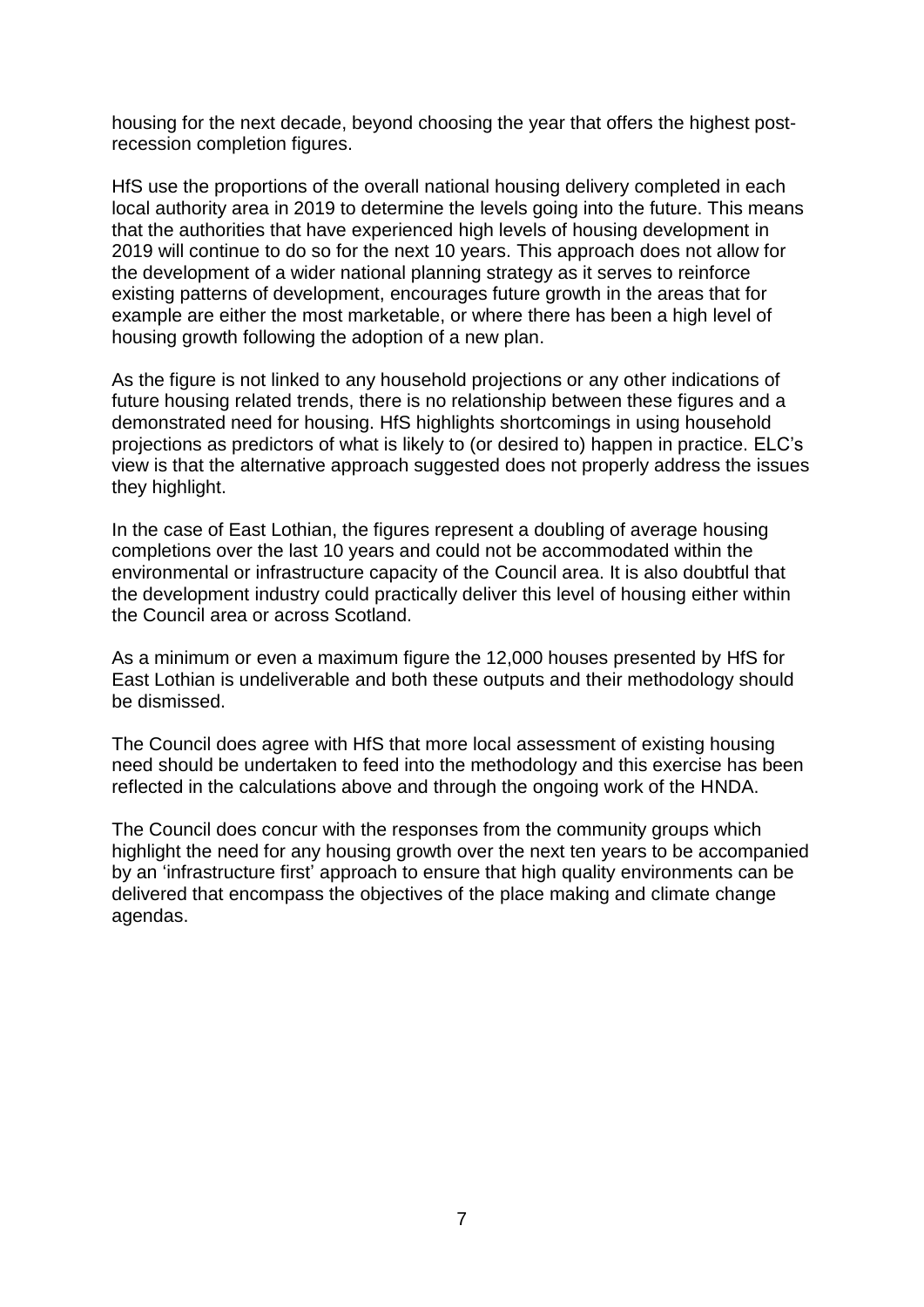HMP agreement

Has the HMP agreed your minimum housing land figure? *Please delete accordingly*

N/A

Due to the timescales involved we consulted the HMP on the basis of the Scottish Government's draft minimum figures. The revised existing needs figures have subsequently been arrived at through the continued development of the HNDA process. Local groups are fully engaged in the HNDA process.

List of Additional Stakeholders

N/A

Summary of Stakeholders Views

N/A